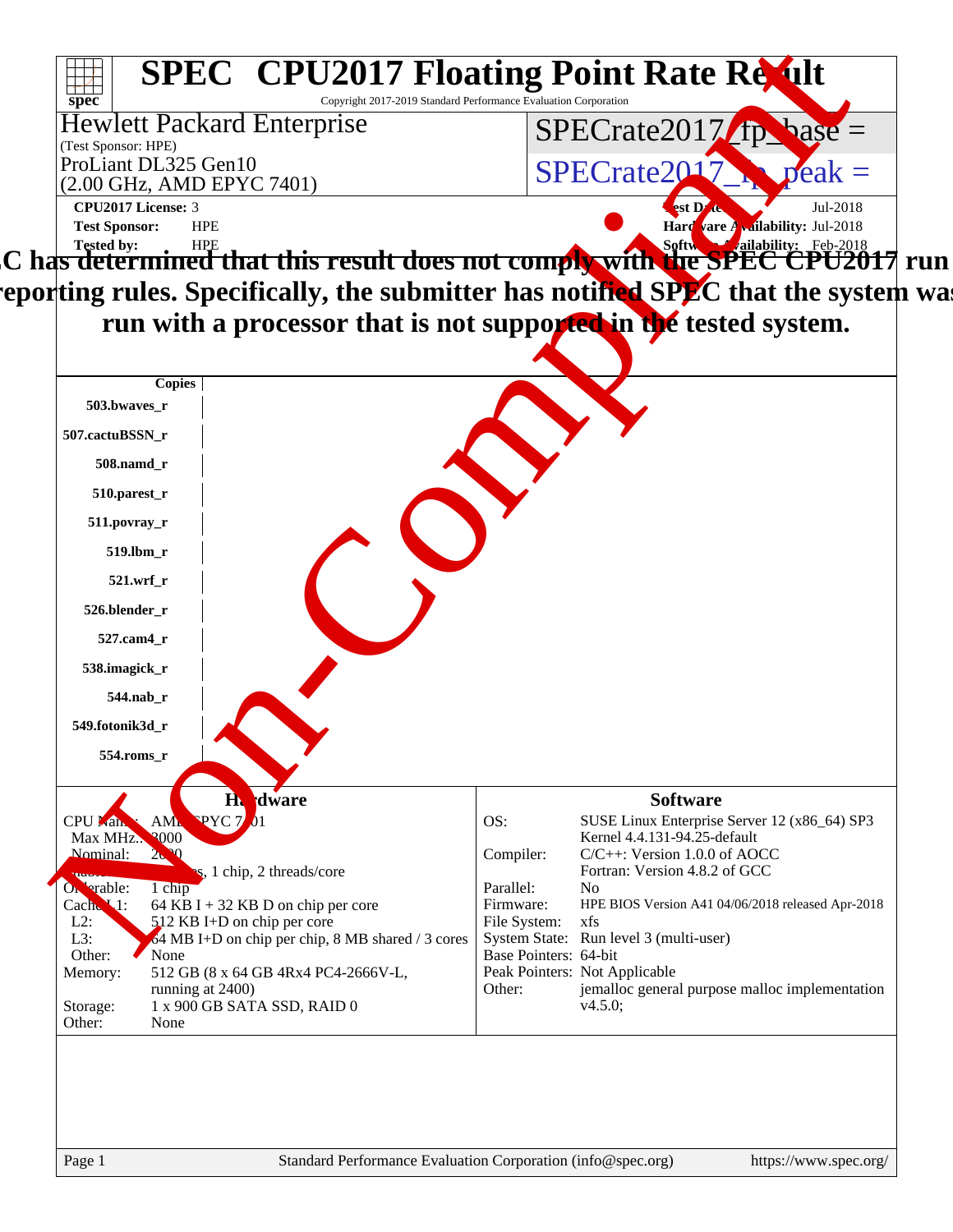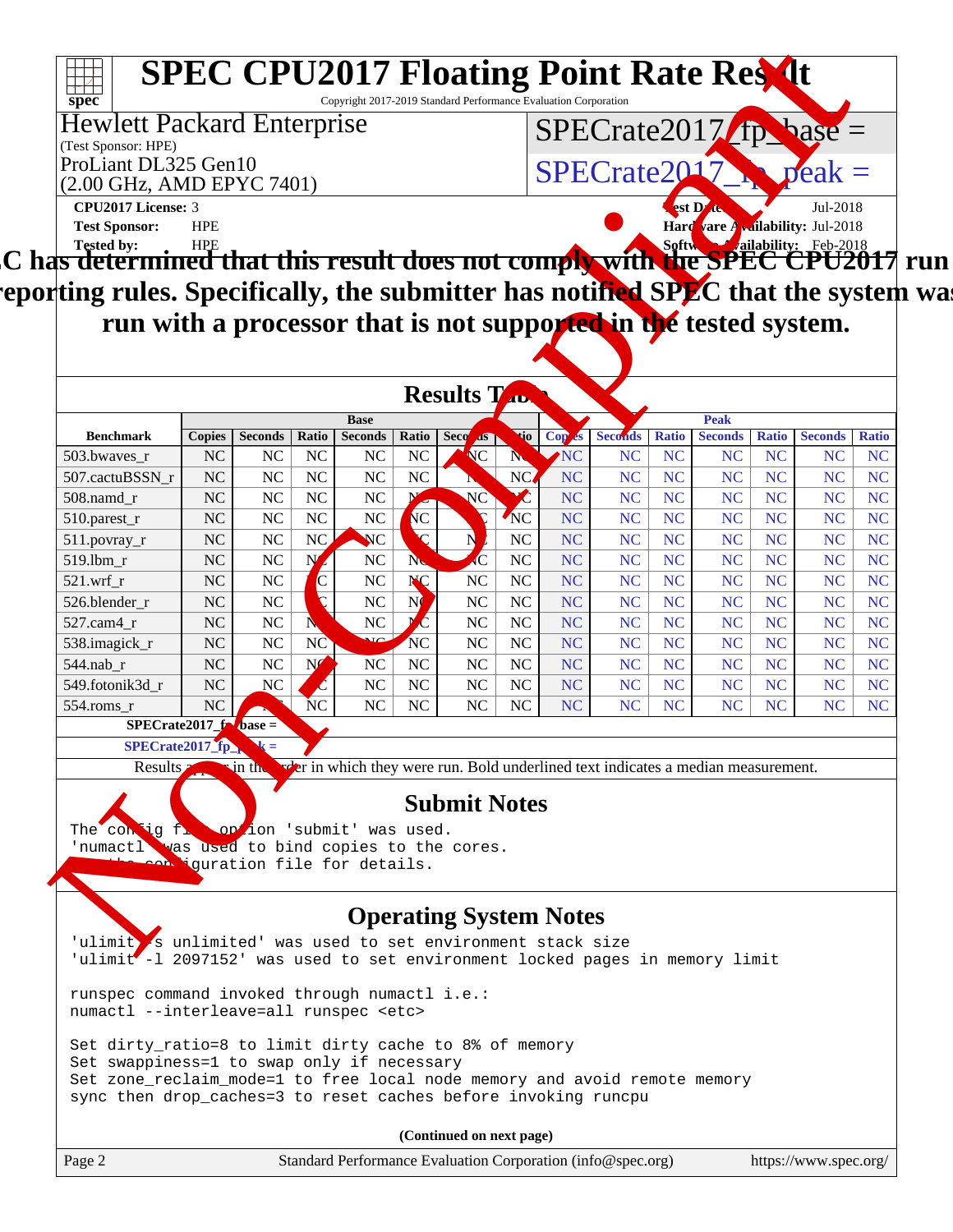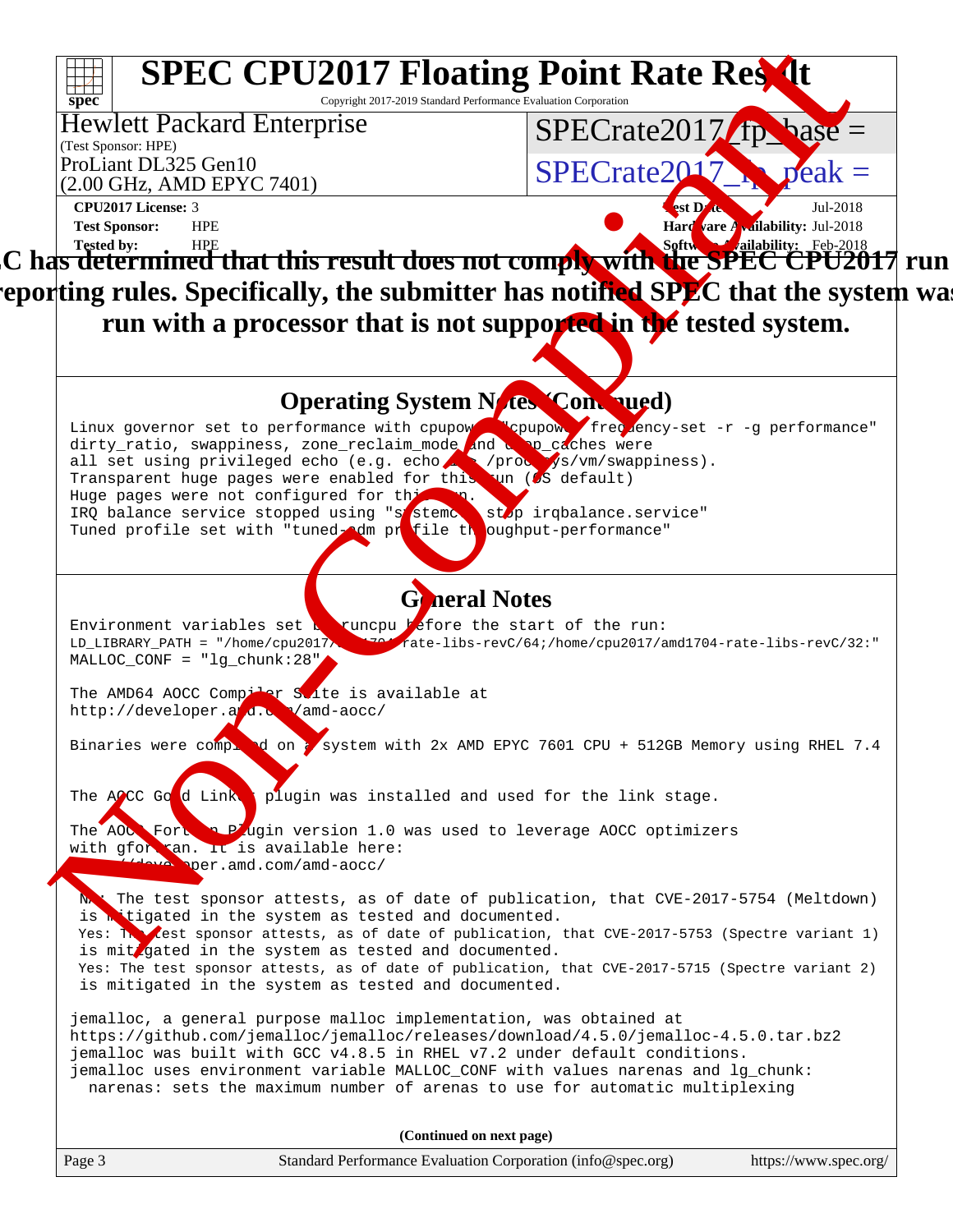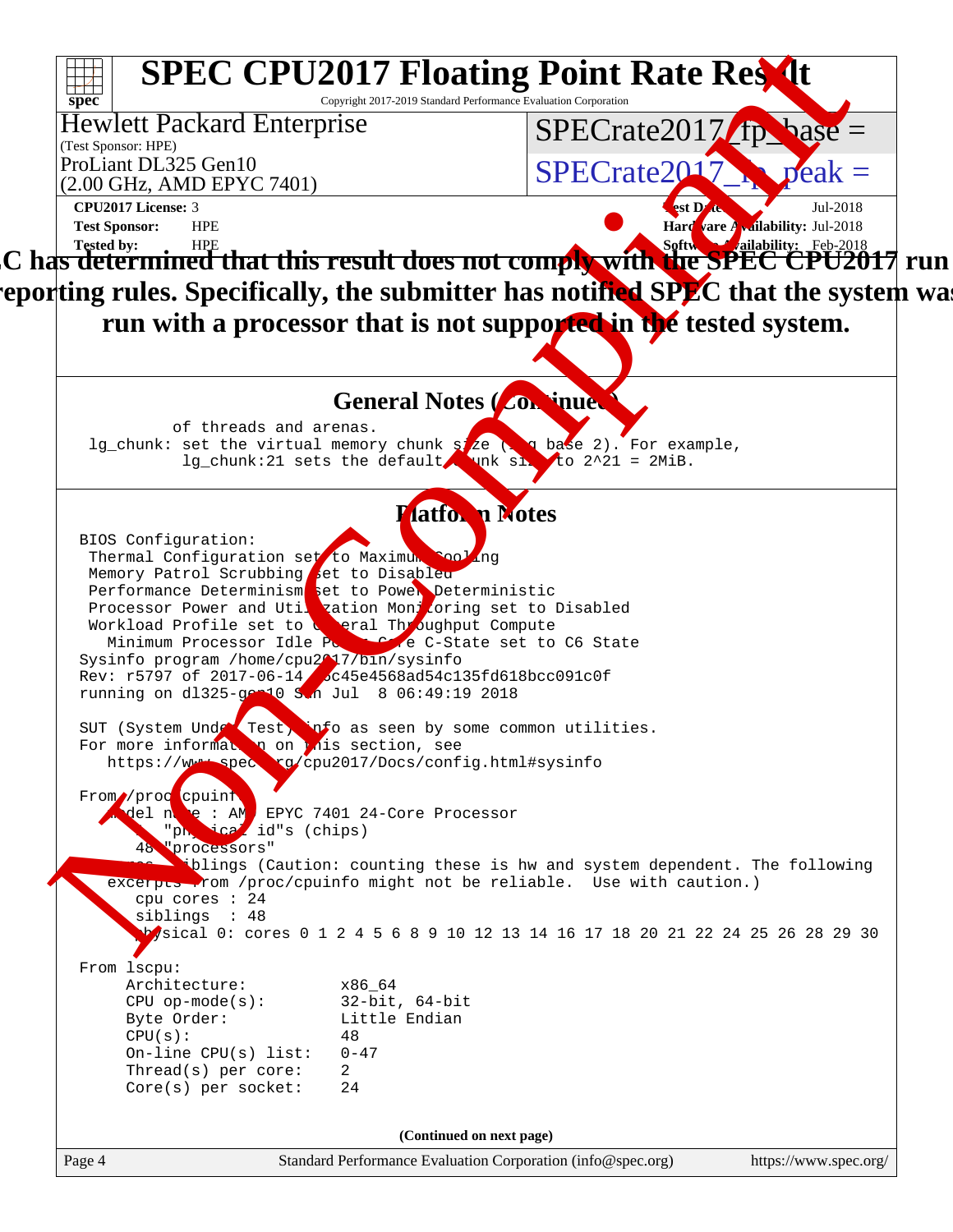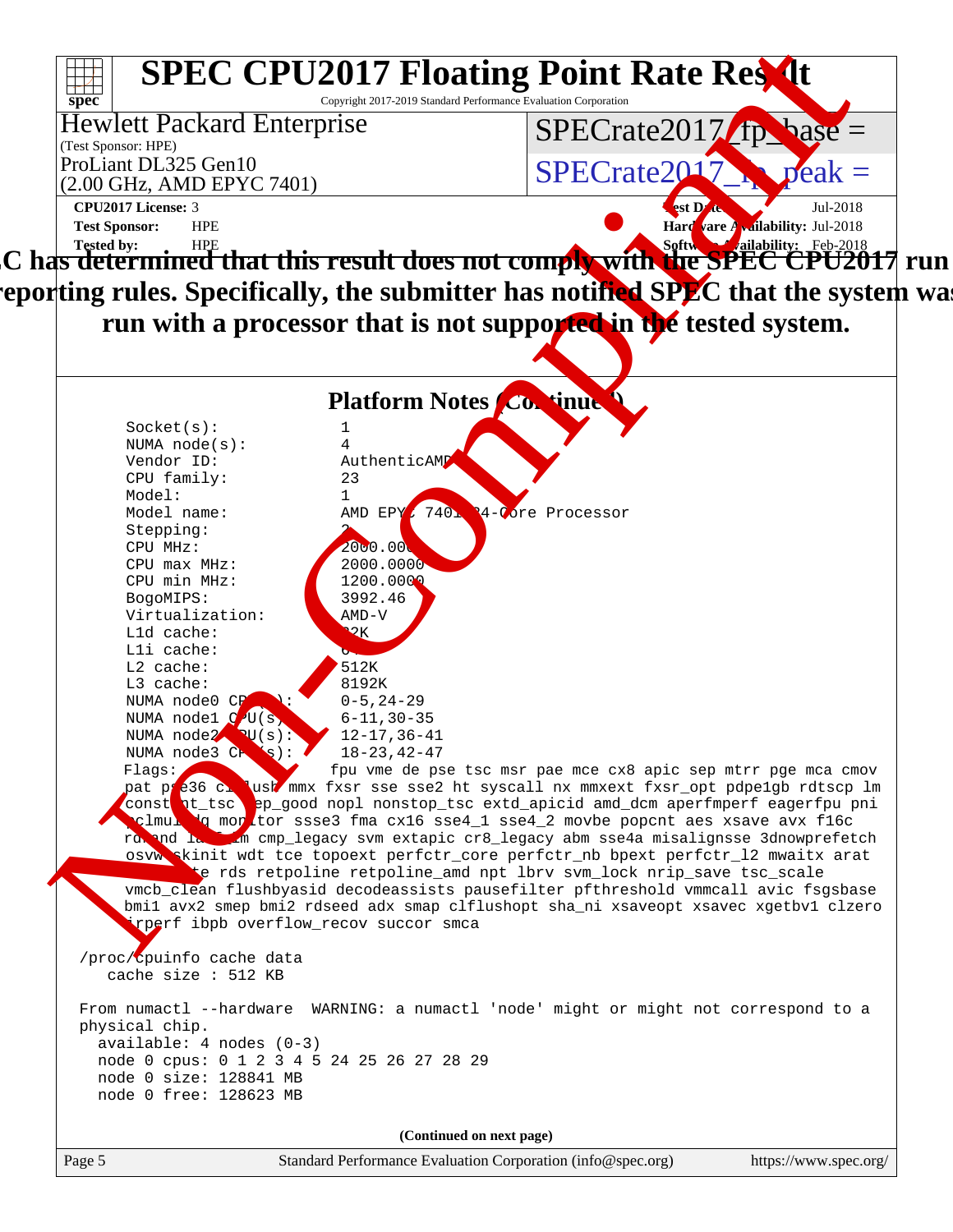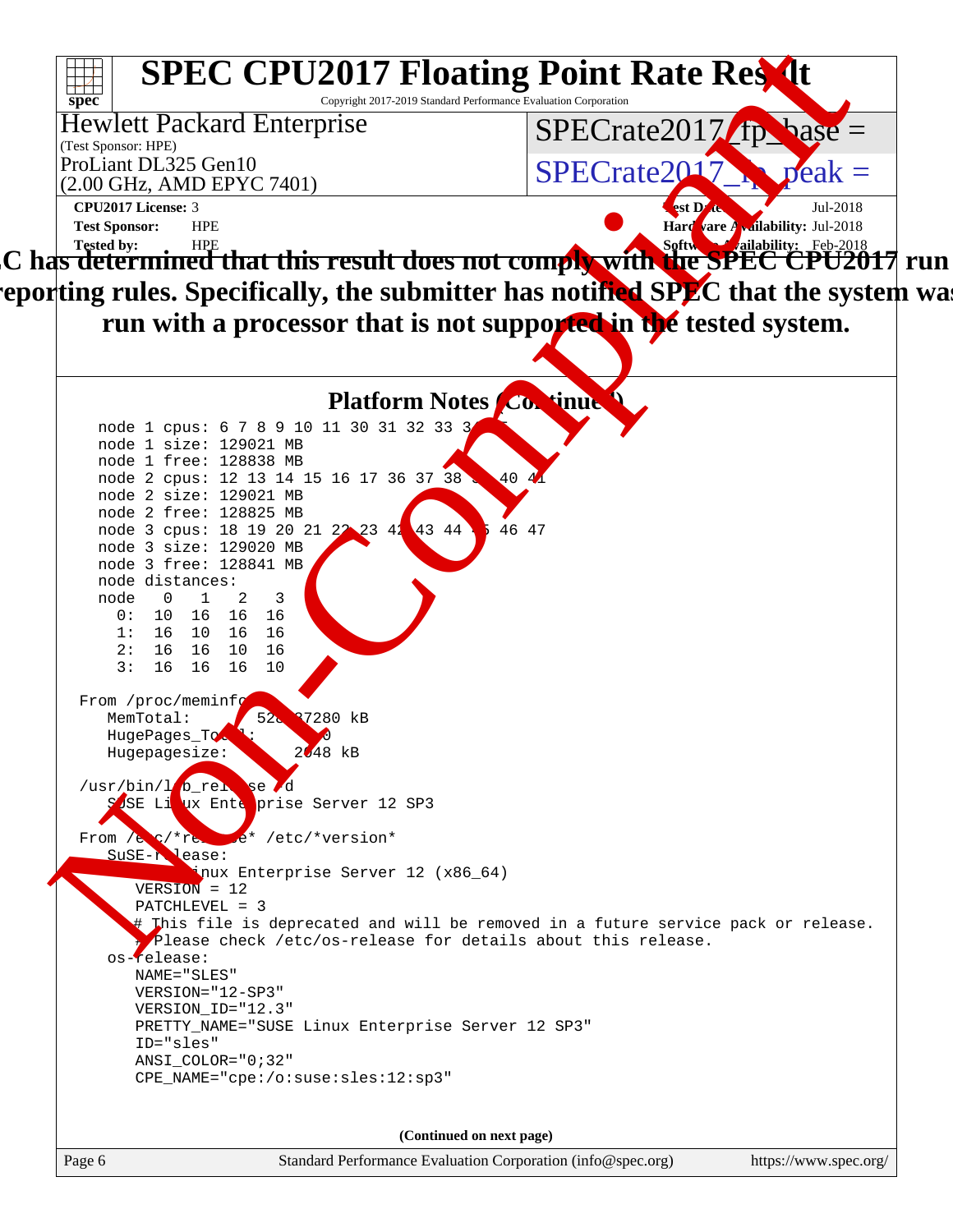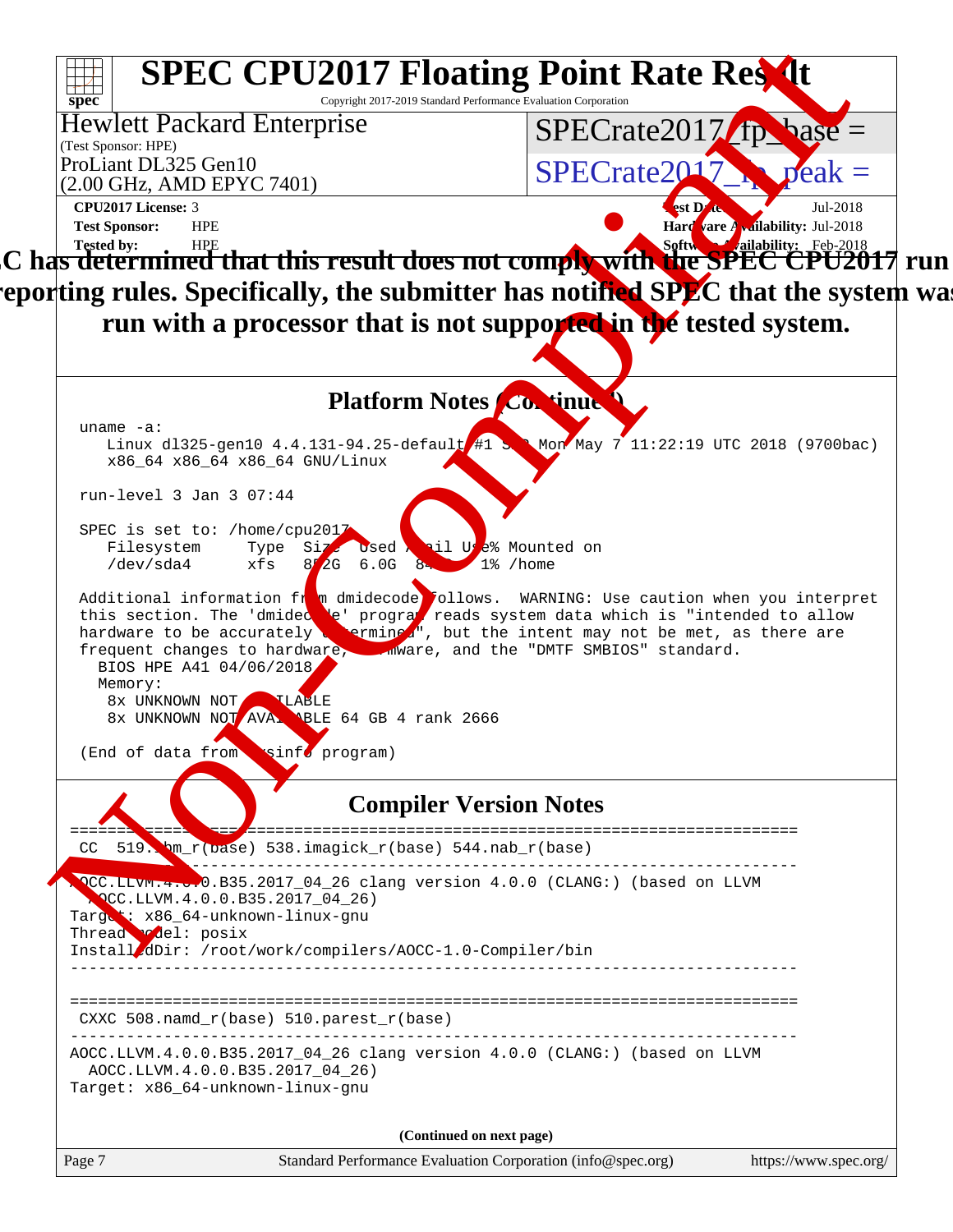| $SPECrate2017$ (ip base =<br>$SPECrate2017$ $peak =$<br>CPU2017 License: 3<br><b>vst D'att</b><br>Jul-2018<br><b>Hard</b> are Analability: Jul-2018<br><b>Test Sponsor:</b><br><b>HPE</b><br>$\vert$ C has determined that this result does not comply with the SPEC CPU201<br>l7 run <br> epor ting rules. Specifically, the submitter has notified SPLC that the system wal<br>run with a processor that is not supported in the tested system.<br><b>Compiler Version Noves Compued)</b><br>Thread model: posix<br>InstalledDir: /root/work/compilers/AOCC-1.0 Compler/bin<br>CC 511.povray_r(base) 526.blender_f(base<br>$AOCC.LLVM.4.0.0.B35.2017_04.50 Crang$ arsion $4.0.0$ (CLANG:) (based on LLVM<br>AOCC.LLVM.4.0.0.B35.2017 04 26)<br>Target: x86_64-unknown-lirux-gnu<br>Thread model: posix<br>InstalledDir: /root/work/declers/AOC-1.0-Compiler/bin<br>AOCC.LLVM.4.0.0.B35.2017_04 clane version 4.0.0 (CLANG:) (based on LLVM<br>AOCC.LLVM.4.0.0.B35.2017 04<br>Target: x86_64-unknown-linuter<br>Thread model: posix<br>InstalledDir: /root k/compilers/AOCC-1.0-Compiler/bin<br>============ <del>=</del><br>$507$ .cact $\mathbf{x}$ r $(\mathbf{e}^2)$<br>FC<br>AOCC LUM. $4$ 0.0. B3. 2017_04_26 clang version 4.0.0 (CLANG:) (based on LLVM<br>AOCO LLVM. 0.0.P35.2017_04_26)<br>Target: 86 6. Jnown-linux-gnu<br>Thread model: posix<br>Vroot/work/compilers/AOCC-1.0-Compiler/bin<br>A CC.LLVM.4.0.0.B35.2017_04_26 clang version 4.0.0 (CLANG:) (based on LLVM<br>ACC.LLVM.4.0.0.B35.2017_04_26)<br>Targes: x86 64-unknown-linux-gnu<br>Thread del: posix<br>InstalledDir: /root/work/compilers/AOCC-1.0-Compiler/bin<br>GNU Fortran (GCC) 4.8.2<br>Copyright (C) 2013 Free Software Foundation, Inc.<br>GNU Fortran comes with NO WARRANTY, to the extent permitted by law.<br>You may redistribute copies of GNU Fortran<br>under the terms of the GNU General Public License.<br>For more information about these matters, see the file named COPYING | (Test Sponsor: HPE)<br>ProLiant DL325 Gen10<br>(2.00 GHz, AMD EPYC 7401) |  |
|----------------------------------------------------------------------------------------------------------------------------------------------------------------------------------------------------------------------------------------------------------------------------------------------------------------------------------------------------------------------------------------------------------------------------------------------------------------------------------------------------------------------------------------------------------------------------------------------------------------------------------------------------------------------------------------------------------------------------------------------------------------------------------------------------------------------------------------------------------------------------------------------------------------------------------------------------------------------------------------------------------------------------------------------------------------------------------------------------------------------------------------------------------------------------------------------------------------------------------------------------------------------------------------------------------------------------------------------------------------------------------------------------------------------------------------------------------------------------------------------------------------------------------------------------------------------------------------------------------------------------------------------------------------------------------------------------------------------------------------------------------------------------------------------------------------------------------------------------------------------------------------------------------------------------------------------------------------------------------|--------------------------------------------------------------------------|--|
|                                                                                                                                                                                                                                                                                                                                                                                                                                                                                                                                                                                                                                                                                                                                                                                                                                                                                                                                                                                                                                                                                                                                                                                                                                                                                                                                                                                                                                                                                                                                                                                                                                                                                                                                                                                                                                                                                                                                                                                  |                                                                          |  |
|                                                                                                                                                                                                                                                                                                                                                                                                                                                                                                                                                                                                                                                                                                                                                                                                                                                                                                                                                                                                                                                                                                                                                                                                                                                                                                                                                                                                                                                                                                                                                                                                                                                                                                                                                                                                                                                                                                                                                                                  |                                                                          |  |
|                                                                                                                                                                                                                                                                                                                                                                                                                                                                                                                                                                                                                                                                                                                                                                                                                                                                                                                                                                                                                                                                                                                                                                                                                                                                                                                                                                                                                                                                                                                                                                                                                                                                                                                                                                                                                                                                                                                                                                                  |                                                                          |  |
|                                                                                                                                                                                                                                                                                                                                                                                                                                                                                                                                                                                                                                                                                                                                                                                                                                                                                                                                                                                                                                                                                                                                                                                                                                                                                                                                                                                                                                                                                                                                                                                                                                                                                                                                                                                                                                                                                                                                                                                  |                                                                          |  |
|                                                                                                                                                                                                                                                                                                                                                                                                                                                                                                                                                                                                                                                                                                                                                                                                                                                                                                                                                                                                                                                                                                                                                                                                                                                                                                                                                                                                                                                                                                                                                                                                                                                                                                                                                                                                                                                                                                                                                                                  |                                                                          |  |
|                                                                                                                                                                                                                                                                                                                                                                                                                                                                                                                                                                                                                                                                                                                                                                                                                                                                                                                                                                                                                                                                                                                                                                                                                                                                                                                                                                                                                                                                                                                                                                                                                                                                                                                                                                                                                                                                                                                                                                                  |                                                                          |  |
|                                                                                                                                                                                                                                                                                                                                                                                                                                                                                                                                                                                                                                                                                                                                                                                                                                                                                                                                                                                                                                                                                                                                                                                                                                                                                                                                                                                                                                                                                                                                                                                                                                                                                                                                                                                                                                                                                                                                                                                  |                                                                          |  |
|                                                                                                                                                                                                                                                                                                                                                                                                                                                                                                                                                                                                                                                                                                                                                                                                                                                                                                                                                                                                                                                                                                                                                                                                                                                                                                                                                                                                                                                                                                                                                                                                                                                                                                                                                                                                                                                                                                                                                                                  |                                                                          |  |
|                                                                                                                                                                                                                                                                                                                                                                                                                                                                                                                                                                                                                                                                                                                                                                                                                                                                                                                                                                                                                                                                                                                                                                                                                                                                                                                                                                                                                                                                                                                                                                                                                                                                                                                                                                                                                                                                                                                                                                                  |                                                                          |  |
|                                                                                                                                                                                                                                                                                                                                                                                                                                                                                                                                                                                                                                                                                                                                                                                                                                                                                                                                                                                                                                                                                                                                                                                                                                                                                                                                                                                                                                                                                                                                                                                                                                                                                                                                                                                                                                                                                                                                                                                  |                                                                          |  |
|                                                                                                                                                                                                                                                                                                                                                                                                                                                                                                                                                                                                                                                                                                                                                                                                                                                                                                                                                                                                                                                                                                                                                                                                                                                                                                                                                                                                                                                                                                                                                                                                                                                                                                                                                                                                                                                                                                                                                                                  |                                                                          |  |
|                                                                                                                                                                                                                                                                                                                                                                                                                                                                                                                                                                                                                                                                                                                                                                                                                                                                                                                                                                                                                                                                                                                                                                                                                                                                                                                                                                                                                                                                                                                                                                                                                                                                                                                                                                                                                                                                                                                                                                                  |                                                                          |  |
|                                                                                                                                                                                                                                                                                                                                                                                                                                                                                                                                                                                                                                                                                                                                                                                                                                                                                                                                                                                                                                                                                                                                                                                                                                                                                                                                                                                                                                                                                                                                                                                                                                                                                                                                                                                                                                                                                                                                                                                  |                                                                          |  |
|                                                                                                                                                                                                                                                                                                                                                                                                                                                                                                                                                                                                                                                                                                                                                                                                                                                                                                                                                                                                                                                                                                                                                                                                                                                                                                                                                                                                                                                                                                                                                                                                                                                                                                                                                                                                                                                                                                                                                                                  |                                                                          |  |
|                                                                                                                                                                                                                                                                                                                                                                                                                                                                                                                                                                                                                                                                                                                                                                                                                                                                                                                                                                                                                                                                                                                                                                                                                                                                                                                                                                                                                                                                                                                                                                                                                                                                                                                                                                                                                                                                                                                                                                                  |                                                                          |  |
|                                                                                                                                                                                                                                                                                                                                                                                                                                                                                                                                                                                                                                                                                                                                                                                                                                                                                                                                                                                                                                                                                                                                                                                                                                                                                                                                                                                                                                                                                                                                                                                                                                                                                                                                                                                                                                                                                                                                                                                  |                                                                          |  |
|                                                                                                                                                                                                                                                                                                                                                                                                                                                                                                                                                                                                                                                                                                                                                                                                                                                                                                                                                                                                                                                                                                                                                                                                                                                                                                                                                                                                                                                                                                                                                                                                                                                                                                                                                                                                                                                                                                                                                                                  |                                                                          |  |
|                                                                                                                                                                                                                                                                                                                                                                                                                                                                                                                                                                                                                                                                                                                                                                                                                                                                                                                                                                                                                                                                                                                                                                                                                                                                                                                                                                                                                                                                                                                                                                                                                                                                                                                                                                                                                                                                                                                                                                                  |                                                                          |  |
|                                                                                                                                                                                                                                                                                                                                                                                                                                                                                                                                                                                                                                                                                                                                                                                                                                                                                                                                                                                                                                                                                                                                                                                                                                                                                                                                                                                                                                                                                                                                                                                                                                                                                                                                                                                                                                                                                                                                                                                  |                                                                          |  |
|                                                                                                                                                                                                                                                                                                                                                                                                                                                                                                                                                                                                                                                                                                                                                                                                                                                                                                                                                                                                                                                                                                                                                                                                                                                                                                                                                                                                                                                                                                                                                                                                                                                                                                                                                                                                                                                                                                                                                                                  |                                                                          |  |
|                                                                                                                                                                                                                                                                                                                                                                                                                                                                                                                                                                                                                                                                                                                                                                                                                                                                                                                                                                                                                                                                                                                                                                                                                                                                                                                                                                                                                                                                                                                                                                                                                                                                                                                                                                                                                                                                                                                                                                                  |                                                                          |  |
|                                                                                                                                                                                                                                                                                                                                                                                                                                                                                                                                                                                                                                                                                                                                                                                                                                                                                                                                                                                                                                                                                                                                                                                                                                                                                                                                                                                                                                                                                                                                                                                                                                                                                                                                                                                                                                                                                                                                                                                  |                                                                          |  |
|                                                                                                                                                                                                                                                                                                                                                                                                                                                                                                                                                                                                                                                                                                                                                                                                                                                                                                                                                                                                                                                                                                                                                                                                                                                                                                                                                                                                                                                                                                                                                                                                                                                                                                                                                                                                                                                                                                                                                                                  |                                                                          |  |
|                                                                                                                                                                                                                                                                                                                                                                                                                                                                                                                                                                                                                                                                                                                                                                                                                                                                                                                                                                                                                                                                                                                                                                                                                                                                                                                                                                                                                                                                                                                                                                                                                                                                                                                                                                                                                                                                                                                                                                                  |                                                                          |  |
|                                                                                                                                                                                                                                                                                                                                                                                                                                                                                                                                                                                                                                                                                                                                                                                                                                                                                                                                                                                                                                                                                                                                                                                                                                                                                                                                                                                                                                                                                                                                                                                                                                                                                                                                                                                                                                                                                                                                                                                  |                                                                          |  |
|                                                                                                                                                                                                                                                                                                                                                                                                                                                                                                                                                                                                                                                                                                                                                                                                                                                                                                                                                                                                                                                                                                                                                                                                                                                                                                                                                                                                                                                                                                                                                                                                                                                                                                                                                                                                                                                                                                                                                                                  |                                                                          |  |
|                                                                                                                                                                                                                                                                                                                                                                                                                                                                                                                                                                                                                                                                                                                                                                                                                                                                                                                                                                                                                                                                                                                                                                                                                                                                                                                                                                                                                                                                                                                                                                                                                                                                                                                                                                                                                                                                                                                                                                                  |                                                                          |  |
|                                                                                                                                                                                                                                                                                                                                                                                                                                                                                                                                                                                                                                                                                                                                                                                                                                                                                                                                                                                                                                                                                                                                                                                                                                                                                                                                                                                                                                                                                                                                                                                                                                                                                                                                                                                                                                                                                                                                                                                  |                                                                          |  |
|                                                                                                                                                                                                                                                                                                                                                                                                                                                                                                                                                                                                                                                                                                                                                                                                                                                                                                                                                                                                                                                                                                                                                                                                                                                                                                                                                                                                                                                                                                                                                                                                                                                                                                                                                                                                                                                                                                                                                                                  |                                                                          |  |
|                                                                                                                                                                                                                                                                                                                                                                                                                                                                                                                                                                                                                                                                                                                                                                                                                                                                                                                                                                                                                                                                                                                                                                                                                                                                                                                                                                                                                                                                                                                                                                                                                                                                                                                                                                                                                                                                                                                                                                                  |                                                                          |  |
|                                                                                                                                                                                                                                                                                                                                                                                                                                                                                                                                                                                                                                                                                                                                                                                                                                                                                                                                                                                                                                                                                                                                                                                                                                                                                                                                                                                                                                                                                                                                                                                                                                                                                                                                                                                                                                                                                                                                                                                  |                                                                          |  |
|                                                                                                                                                                                                                                                                                                                                                                                                                                                                                                                                                                                                                                                                                                                                                                                                                                                                                                                                                                                                                                                                                                                                                                                                                                                                                                                                                                                                                                                                                                                                                                                                                                                                                                                                                                                                                                                                                                                                                                                  |                                                                          |  |
|                                                                                                                                                                                                                                                                                                                                                                                                                                                                                                                                                                                                                                                                                                                                                                                                                                                                                                                                                                                                                                                                                                                                                                                                                                                                                                                                                                                                                                                                                                                                                                                                                                                                                                                                                                                                                                                                                                                                                                                  |                                                                          |  |
|                                                                                                                                                                                                                                                                                                                                                                                                                                                                                                                                                                                                                                                                                                                                                                                                                                                                                                                                                                                                                                                                                                                                                                                                                                                                                                                                                                                                                                                                                                                                                                                                                                                                                                                                                                                                                                                                                                                                                                                  |                                                                          |  |
|                                                                                                                                                                                                                                                                                                                                                                                                                                                                                                                                                                                                                                                                                                                                                                                                                                                                                                                                                                                                                                                                                                                                                                                                                                                                                                                                                                                                                                                                                                                                                                                                                                                                                                                                                                                                                                                                                                                                                                                  |                                                                          |  |
|                                                                                                                                                                                                                                                                                                                                                                                                                                                                                                                                                                                                                                                                                                                                                                                                                                                                                                                                                                                                                                                                                                                                                                                                                                                                                                                                                                                                                                                                                                                                                                                                                                                                                                                                                                                                                                                                                                                                                                                  |                                                                          |  |
|                                                                                                                                                                                                                                                                                                                                                                                                                                                                                                                                                                                                                                                                                                                                                                                                                                                                                                                                                                                                                                                                                                                                                                                                                                                                                                                                                                                                                                                                                                                                                                                                                                                                                                                                                                                                                                                                                                                                                                                  |                                                                          |  |
|                                                                                                                                                                                                                                                                                                                                                                                                                                                                                                                                                                                                                                                                                                                                                                                                                                                                                                                                                                                                                                                                                                                                                                                                                                                                                                                                                                                                                                                                                                                                                                                                                                                                                                                                                                                                                                                                                                                                                                                  |                                                                          |  |
|                                                                                                                                                                                                                                                                                                                                                                                                                                                                                                                                                                                                                                                                                                                                                                                                                                                                                                                                                                                                                                                                                                                                                                                                                                                                                                                                                                                                                                                                                                                                                                                                                                                                                                                                                                                                                                                                                                                                                                                  |                                                                          |  |
|                                                                                                                                                                                                                                                                                                                                                                                                                                                                                                                                                                                                                                                                                                                                                                                                                                                                                                                                                                                                                                                                                                                                                                                                                                                                                                                                                                                                                                                                                                                                                                                                                                                                                                                                                                                                                                                                                                                                                                                  |                                                                          |  |
|                                                                                                                                                                                                                                                                                                                                                                                                                                                                                                                                                                                                                                                                                                                                                                                                                                                                                                                                                                                                                                                                                                                                                                                                                                                                                                                                                                                                                                                                                                                                                                                                                                                                                                                                                                                                                                                                                                                                                                                  |                                                                          |  |
|                                                                                                                                                                                                                                                                                                                                                                                                                                                                                                                                                                                                                                                                                                                                                                                                                                                                                                                                                                                                                                                                                                                                                                                                                                                                                                                                                                                                                                                                                                                                                                                                                                                                                                                                                                                                                                                                                                                                                                                  |                                                                          |  |
|                                                                                                                                                                                                                                                                                                                                                                                                                                                                                                                                                                                                                                                                                                                                                                                                                                                                                                                                                                                                                                                                                                                                                                                                                                                                                                                                                                                                                                                                                                                                                                                                                                                                                                                                                                                                                                                                                                                                                                                  |                                                                          |  |
| (Continued on next page)                                                                                                                                                                                                                                                                                                                                                                                                                                                                                                                                                                                                                                                                                                                                                                                                                                                                                                                                                                                                                                                                                                                                                                                                                                                                                                                                                                                                                                                                                                                                                                                                                                                                                                                                                                                                                                                                                                                                                         |                                                                          |  |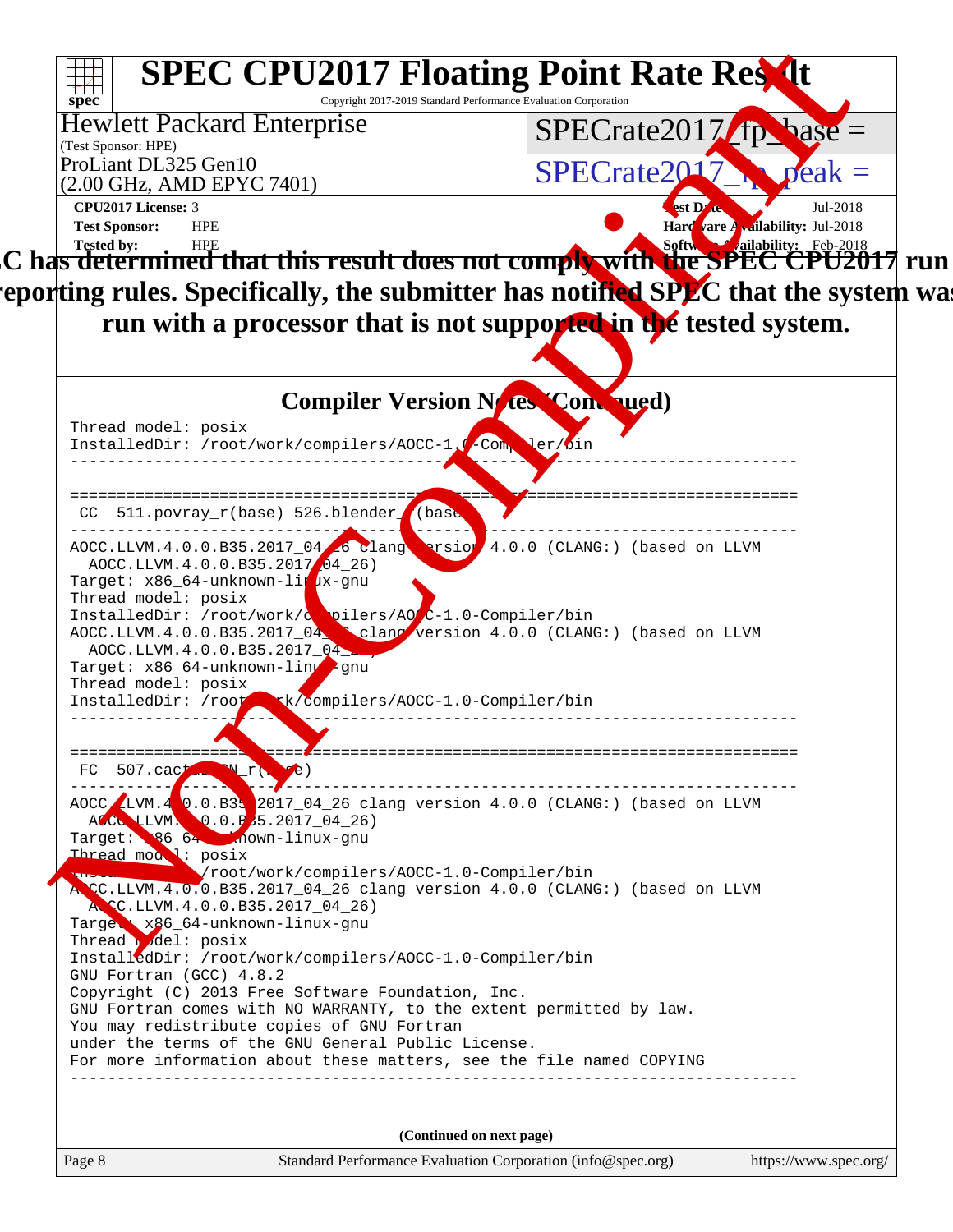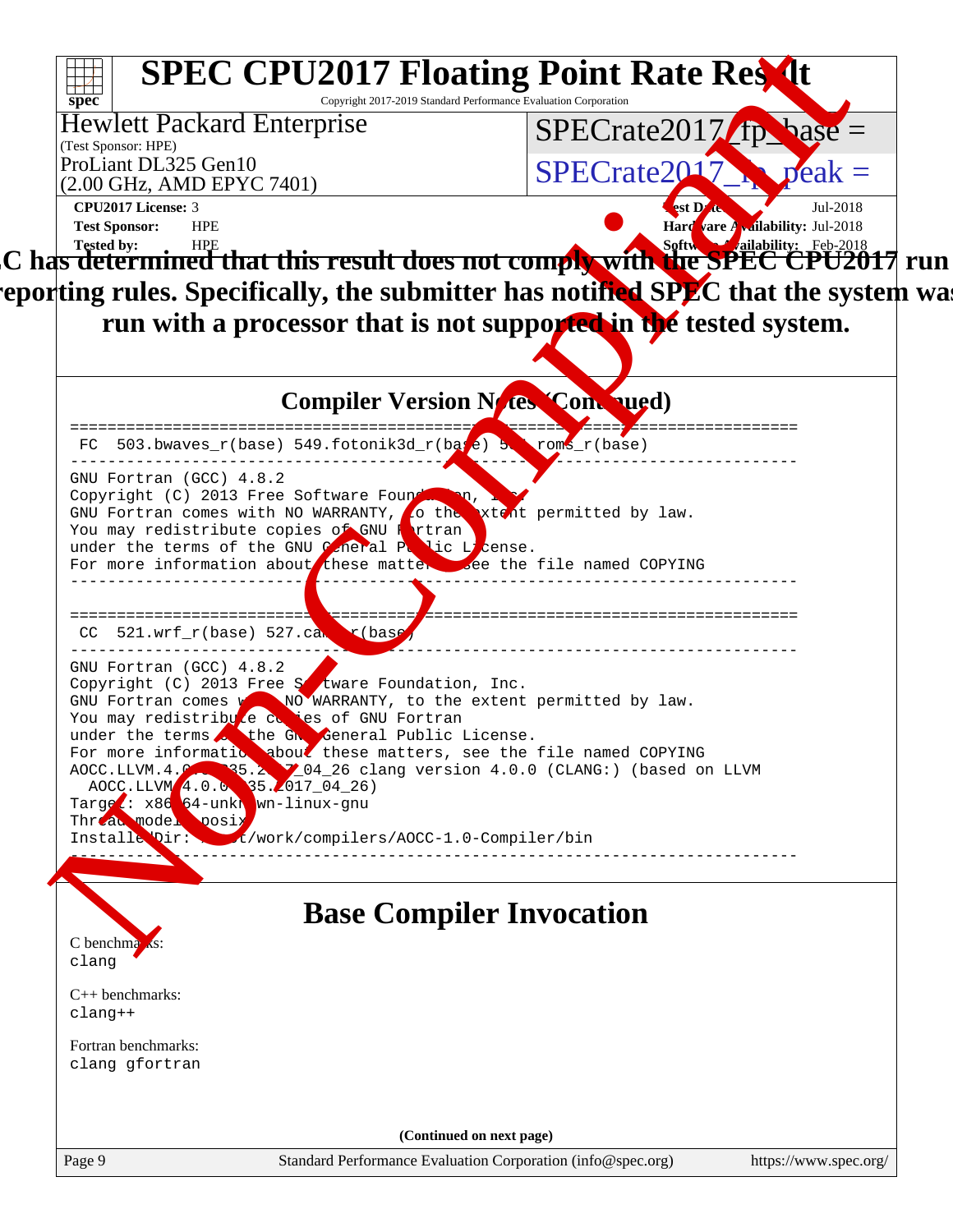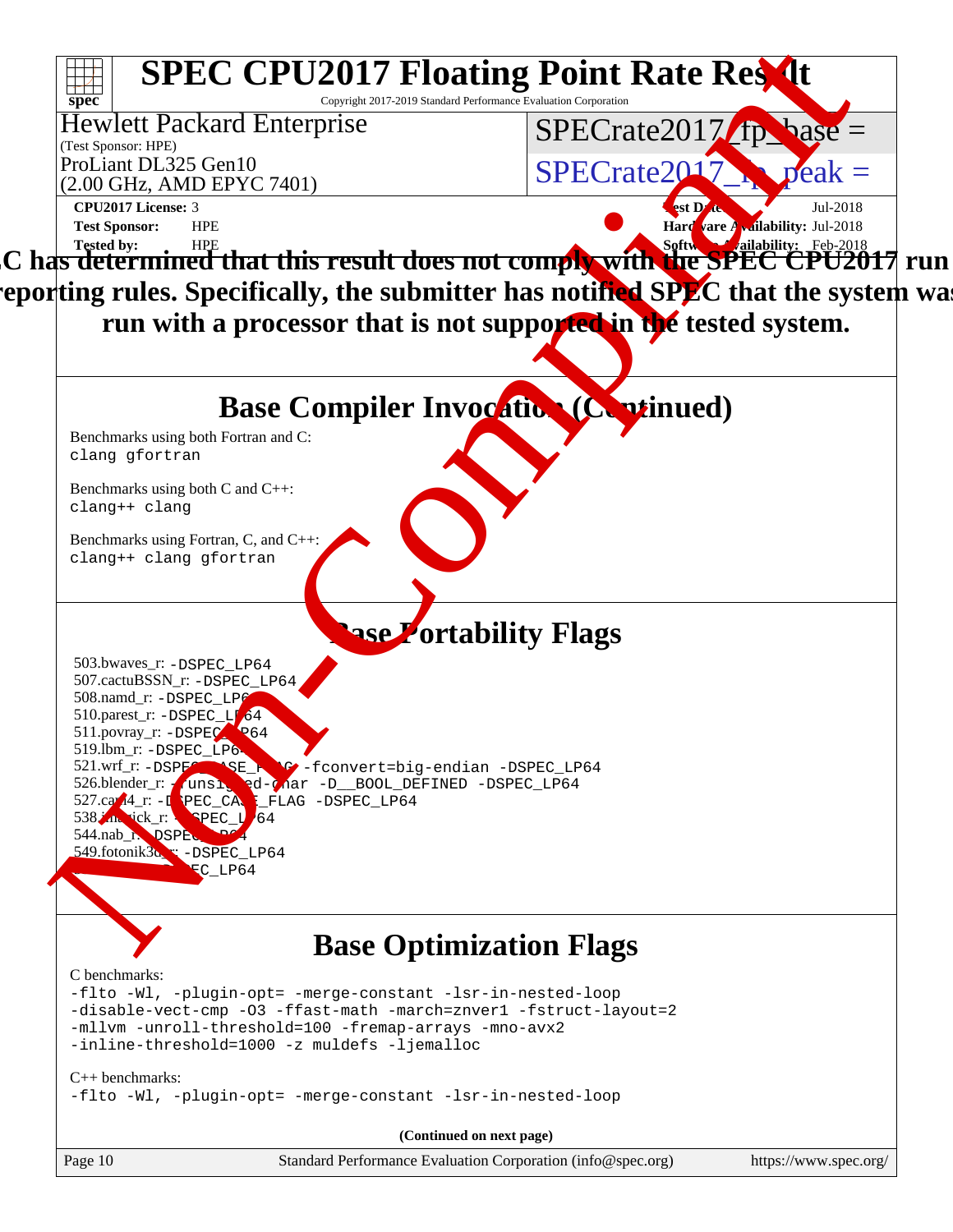